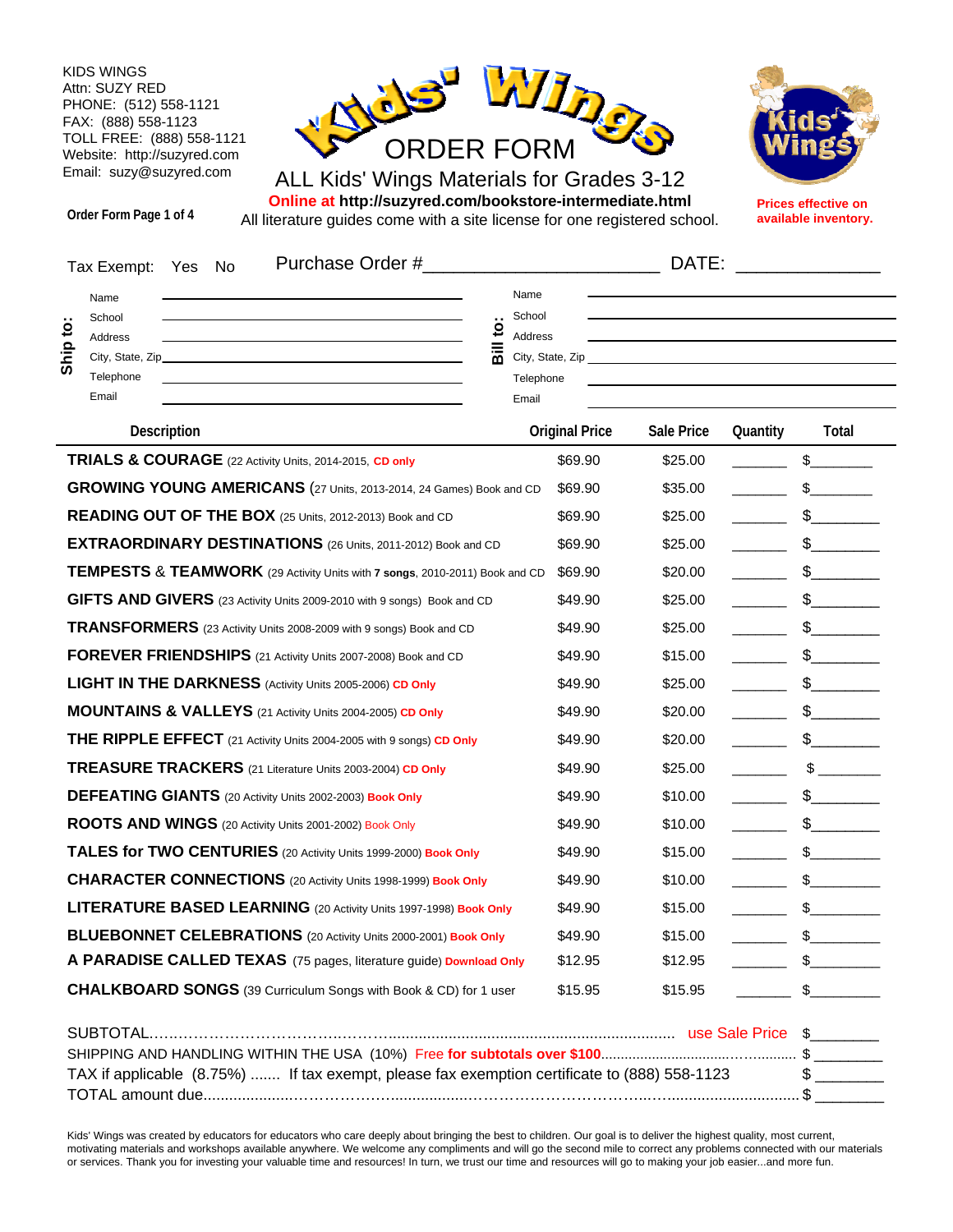KIDS WINGS Attn: SUZY RED 1707 TWIN ISLAND LOCKHART, TEXAS 78644 PHONE: (512) 558-1121 FAX: (888) 558-1123 TOLL FREE: (888) 558-1121 Website: http://suzyred.com Email: suzy@suzyred.com



ALL Kids' Wings Materials for Grades K-3 **Online at http://suzyred.com/bookstore-primary.html**



**Prices effective on available inventory.**

| Order Form Page 2 of 4 |  | Online at http://suzyred.com/pookstore-primary.html<br>All literature guides come with a site license for one registered school. |       | .<br>available inventory. |
|------------------------|--|----------------------------------------------------------------------------------------------------------------------------------|-------|---------------------------|
| Tax Exempt: Yes No     |  | Purchase Order #                                                                                                                 | DATE: |                           |

| Ship to:                                                                                                                        | <b>Bill to:</b>       |            |          |                |
|---------------------------------------------------------------------------------------------------------------------------------|-----------------------|------------|----------|----------------|
| Name                                                                                                                            | Name                  |            |          |                |
| School                                                                                                                          | School                |            |          |                |
| Address<br>City, State,                                                                                                         | Address               |            |          |                |
| Zip                                                                                                                             | Telephone             |            |          |                |
| Telephone                                                                                                                       | Email                 |            |          |                |
| Email<br>Description                                                                                                            | <b>Original Price</b> | Sale Price | Quantity | Total          |
|                                                                                                                                 |                       |            |          |                |
| BRAIN BOOSTING BOOKS (2013-2014 Book & CD-53 UNITS)<br>See list of units online at http://suzyred.com/pbks2013.html             | \$49.95               | \$35.95    |          |                |
| BRINGING BOOKS TO LIFE (2012-2013 Book & CD-54 UNITS)<br>See list of units online at http://suzyred.com/pbks2012.html           | \$49.95               | \$35.95    |          |                |
| DISCOVER MAGIC (2011-2012 Book & CD-61 UNITS)<br>See list of units online at http://suzyred.com/pbks2011.html                   | \$49.95               | \$35.95    |          |                |
| <b>SERENDIPITY</b> (2010-2011 Book & CD-63 UNITS)<br>See list of units online at http://suzyred.com/pbks2010.html               | \$49.95               | \$25.00    |          | \$             |
| FLYING HIGHER (2009-2010 Book & CD-54 UNITS)<br>See list of units online at http://suzyred.com/pbks2009.html                    | \$44.95               | \$25.00    |          | \$             |
| STEPSTONE STORIES (2008-2009, on CD only -43 UNITS)<br>See list of units online at http://suzyred.com/pbks2008.html             | \$44.95               | \$25.00    |          |                |
| READING SEEDS (2007-2008 Book & CD-42 UNITS)<br>See list of units online at http://suzyred.com/mbird2007.html                   | \$44.95               | \$25.00    |          | \$             |
| SPRINGBOARDS (2006-2007, Download only, 41 UNITS)<br>See list of units online at http://www.suzyred.com/mbird2006.html          | \$44.95               | \$20.00    |          | $\mathsf{S}_-$ |
| <b>BOOK BUDDIES</b> (2005-2006 Book & CD-41 UNITS)<br>See list of units at http://suzyred.com/2x2list2005.html                  | \$44.95               | \$20.00    |          | \$             |
| BOOK BRIDGES 2004-2005 Download only -41 UNITS)<br>See list of units at http://suzyred.com/2x2list2004.htm                      | \$44.95               | \$20.00    |          |                |
| TICKLES, TRICKS, AND TREASURE (2003-2004 Book and CD--40 UNITS) \$44.95<br>See list of units at http://suzyred.com/tickles.html |                       | \$15.00    |          |                |
|                                                                                                                                 |                       |            |          |                |
|                                                                                                                                 |                       |            |          |                |
|                                                                                                                                 |                       |            |          |                |
| TAX if applicable (8.75%)  If tax exempt, please fax exemption certificate to (888) 558-1123                                    |                       |            |          |                |
|                                                                                                                                 |                       |            |          |                |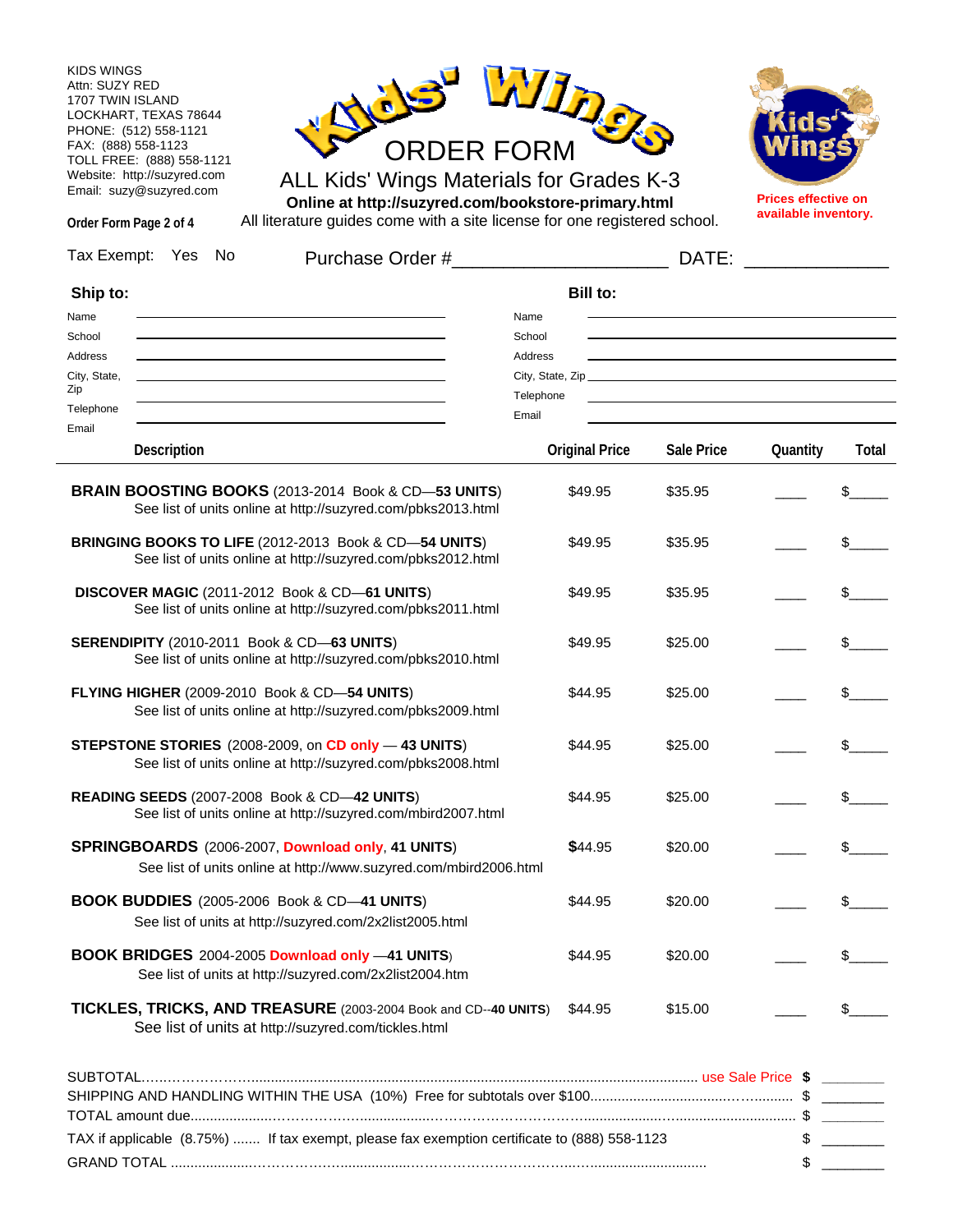KIDS WINGS Attn: SUZY RED PHONE: (512) 558-1121 FAX: (888) 558-1123 TOLL FREE: (888) 558-1121 Website: http://suzyred.com Email: suzy@suzyred.com



Kids' Wings Materials for Grades 3-8

**I want to buy them ALL!**

Prices effective on available inventory only.

**Order Form, Page 3 of 4**

Online at http://suzyred.com/bookstore-intermediate.html

All literature guides come with a site license for one registered school.

| Tax Exempt:<br>No<br>Yes<br>Purchase Order #                                                                                                                               | DATE:                                                              |                          |                            |                                 |  |  |
|----------------------------------------------------------------------------------------------------------------------------------------------------------------------------|--------------------------------------------------------------------|--------------------------|----------------------------|---------------------------------|--|--|
| Ship to:<br>Name<br>School<br>Address<br>Telephone<br>Email                                                                                                                | <b>Bill to:</b><br>Name<br>School<br>Address<br>Telephone<br>Email |                          |                            |                                 |  |  |
| <b>Description</b>                                                                                                                                                         | <b>Original Price</b>                                              | <b>Sale Price</b>        | Quantity                   | Total                           |  |  |
| TRIALS & COURAGE (22 Activity Units, 2014-2015, ON CD only                                                                                                                 | \$69.90                                                            | \$25.00                  | $\overline{\phantom{1}}$   | \$25.00                         |  |  |
| GROWING YOUNG AMERICANS (27 Units, 2013-2014, 24 Games) Book and CD                                                                                                        | \$69.90                                                            | \$35.00                  | $\sim$ 1                   | \$35.00                         |  |  |
| READING OUT OF THE BOX (25 Units, 2012-2013) Book and CD                                                                                                                   | \$69.90                                                            | \$25.00                  | $\sim$ 1                   | \$25.00                         |  |  |
| EXTRAORDINARY DESTINATIONS (26 Units, 2011-2012) Book and CD                                                                                                               | \$69.90                                                            | \$25.00                  | $-1$                       | \$25.00                         |  |  |
| <b>TEMPESTS &amp; TEAMWORK</b> (29 Activity Units with 7 songs, 2010-2011) Book and CD                                                                                     | \$69.90                                                            | \$20.00                  | $-1$                       | \$20.00                         |  |  |
| GIFTS AND GIVERS (23 Activity Units 2009-2010 with 9 songs) Book and CD                                                                                                    | \$49.90                                                            | \$25.00                  | $-1$                       | \$25.00                         |  |  |
| TRANSFORMERS (23 Activity Units 2008-2009 with 9 songs) Book and CD                                                                                                        | \$49.90                                                            | \$25.00                  | $\overline{\phantom{1}}$ 1 | \$25.00                         |  |  |
| FOREVER FRIENDSHIPS (21 Activity Units 2007-2008) Book and CD                                                                                                              | \$49.90                                                            | \$15.00                  | $\_\_1$                    | \$15.00                         |  |  |
| <b>LIGHT IN THE DARKNESS</b> (Activity Units 2005-2006) CD Only                                                                                                            | \$49.90                                                            | \$25.00                  | $-1$                       | \$25.00                         |  |  |
| MOUNTAINS & VALLEYS (21 Activity Units 2004-2005) CD Only                                                                                                                  | \$49.90                                                            | \$20.00                  | $-1$                       | \$20.00                         |  |  |
| THE RIPPLE EFFECT (21 Activity Units 2004-2005 with 9 songs) CD Only                                                                                                       | \$49.90                                                            | \$20.00                  | $-1$                       | \$20.00                         |  |  |
| TREASURE TRACKERS (21 Literature Units 2003-2004) CD Only                                                                                                                  | \$49.90                                                            | \$25.00                  | $\overline{\phantom{1}}$ 1 | \$25.00                         |  |  |
| DEFEATING GIANTS (20 Activity Units 2002-2003) Book Only                                                                                                                   | \$49.90                                                            | \$10.00                  | $-1$                       | \$10.00                         |  |  |
| ROOTS AND WINGS (20 Activity Units 2001-2002) Book Only                                                                                                                    | \$49.90                                                            | \$10.00                  | $-1$                       | \$10.00                         |  |  |
| FORGED IN THE FIRE (20 Activity Units 2001-2002) Book Only                                                                                                                 | \$49.90                                                            | \$20.00                  | $-1$                       | \$20.00                         |  |  |
| TALES for TWO CENTURIES (20 Activity Units 1999-2000) Book Only                                                                                                            | \$49.90                                                            | \$15.00                  | $\overline{\phantom{1}}$ 1 | \$15.00                         |  |  |
| <b>CHARACTER CONNECTIONS</b> (20 Activity Units 1998-1999) Book Only                                                                                                       | \$49.90                                                            | \$10.00                  | $-1$                       | \$10.00                         |  |  |
| LITERATURE BASED LEARNING (20 Activity Units 1997-1998) Book Only                                                                                                          | \$49.90                                                            | \$15.00                  | $-1$                       | \$15.00                         |  |  |
| <b>BLUEBONNET CELEBRATIONS</b> (20 Activity Units 2000-2001) Book Only                                                                                                     | \$49.90                                                            | \$15.00                  | $\_1$                      | \$15.00                         |  |  |
| 2014 NEWBERY AWARD BOOKS (5 literature guides) Download Only                                                                                                               | \$64.75                                                            | \$51.80                  | $\overline{\phantom{1}}$   | \$51.80                         |  |  |
| A PARADISE CALLED TEXAS (75 pages, literature guide) Download Only                                                                                                         | \$14.95                                                            | \$14.95                  | $\blacksquare$ 1           | \$14.95                         |  |  |
| <b>CHALKBOARD SONGS</b> (39 Curriculum Songs with Book & CD)                                                                                                               | + \$15.95                                                          | $+$ \$15.95 $-1$ \$15.95 |                            |                                 |  |  |
| <b>Totals:</b>                                                                                                                                                             | \$1143.75                                                          | \$462.70                 |                            |                                 |  |  |
| SUBTOTAL Original Price: \$1143.75  You Save: \$681.05 at this Sale Price!<br>TAX if applicable (8.75%)  If tax exempt, please fax exemption certificate to (888) 558-1123 |                                                                    |                          |                            | \$462.70<br>$\mathcal{S}$<br>\$ |  |  |
| Kids' Wings was created by educators for educators who care deeply about bringing the best to children. Our goal is to deliver the highest quality, most current.          |                                                                    |                          |                            |                                 |  |  |

Kids' Wings was created by educators for educators who care deeply about bringing the best to children. Our goal is to deliver the highest quality, most current, motivating materials and workshops available anywhere. We welcome any compliments and will go the second mile to correct any problems connected with our materials or services. Thank you for investing your valuable time and resources! In turn, we trust our time and resources will go to making your job easier...and more fun.